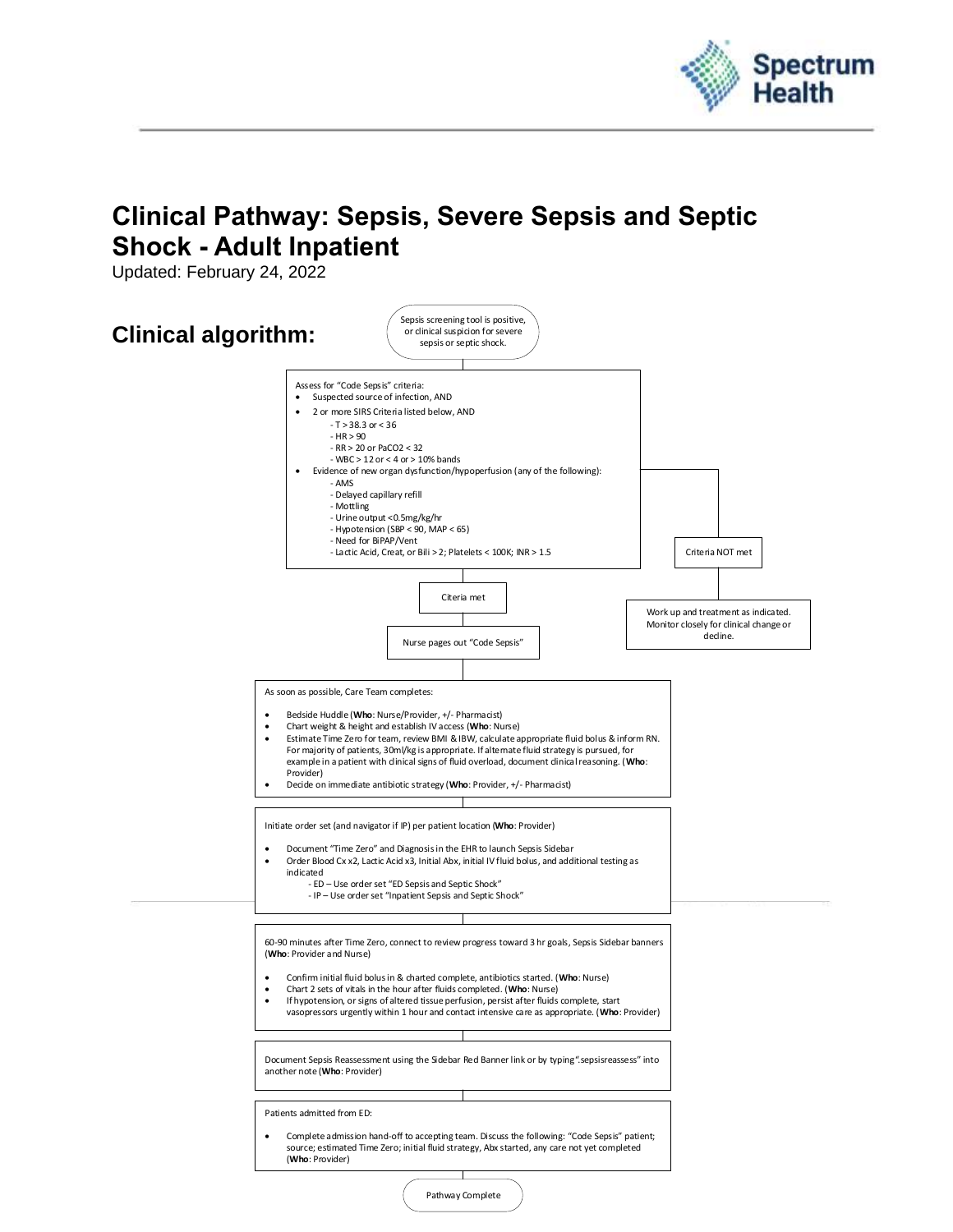### **Clinical Pathway Summary**

**CLINICAL PATHWAY NAME:** Severe Sepsis & Septic Shock - Adult

**PATIENT POPULATION AND DIAGNOSIS:** Care of adult patients with Severe Sepsis or Septic Shock upon meeting diagnostic criteria

**APPLICABLE TO:** All Spectrum Health West Michigan sites

#### **BRIEF DESCRIPTION:**

This clinical pathway outlines the identification and treatment of adult patients meeting criteria for severe sepsis or septic shock, referred to collectively as "Code Sepsis". Criteria are defined for the diagnosis and time zero. Best practice care goals are then completed in the first 3 hours and 6 hours after time zero. EHR tools support the accomplishment of these goals, including order sets, a dynamic Sepsis Sidebar, and dot phrases for provider documentation. Responsibility to complete the care goals lie with ED providers, attending providers, admitting providers, APPs, and bedside nurse teams.

**OPTIMIZED CLINICAL DECISION SUPPORT:** Sepsis screening tool, Sepsis Sidebar, order set "ED Sepsis and Septic Shock", order set "Inpatient Sepsis and Septic Shock"

**OVERSIGHT TEAM LEADER(S):** Dr. Nicholas Kuhl, Dr. Stephen Fitch, Dr. Benjamin Busman

**OWNING EXPERT IMPROVEMENT TEAM (EIT):** Sepsis

**MANAGING CLINICAL PRACTICE COUNCIL (CPC):** Acute Health & Continuing Care CPC

**OTHER TEAM(S) IMPACTED (FOR EXAMPLE: CPCs, ANESTHESIA, NURSING, RADIOLOGY):** Nursing, Pharmacy, ED, ICU, Hospitalists and other admitting providers (Neurology, Cardiology, Oncology, Surgical Services)

**IMPLEMENTATION DATE:** September 2020

**LAST REVISED:** 2/24/2022

**FOR MORE INFORMATION, CONTACT:** Nicholas Kuhl, MD

**LINK TO METRIC DASHBOARD:** [Severe Sepsis and Septic Shock: Views -](https://tableaugw.spectrum-health.org/#/site/Certified/workbooks/22355/views) Tableau Server [\(spectrum-health.org\)](https://tableaugw.spectrum-health.org/#/site/Certified/workbooks/22355/views)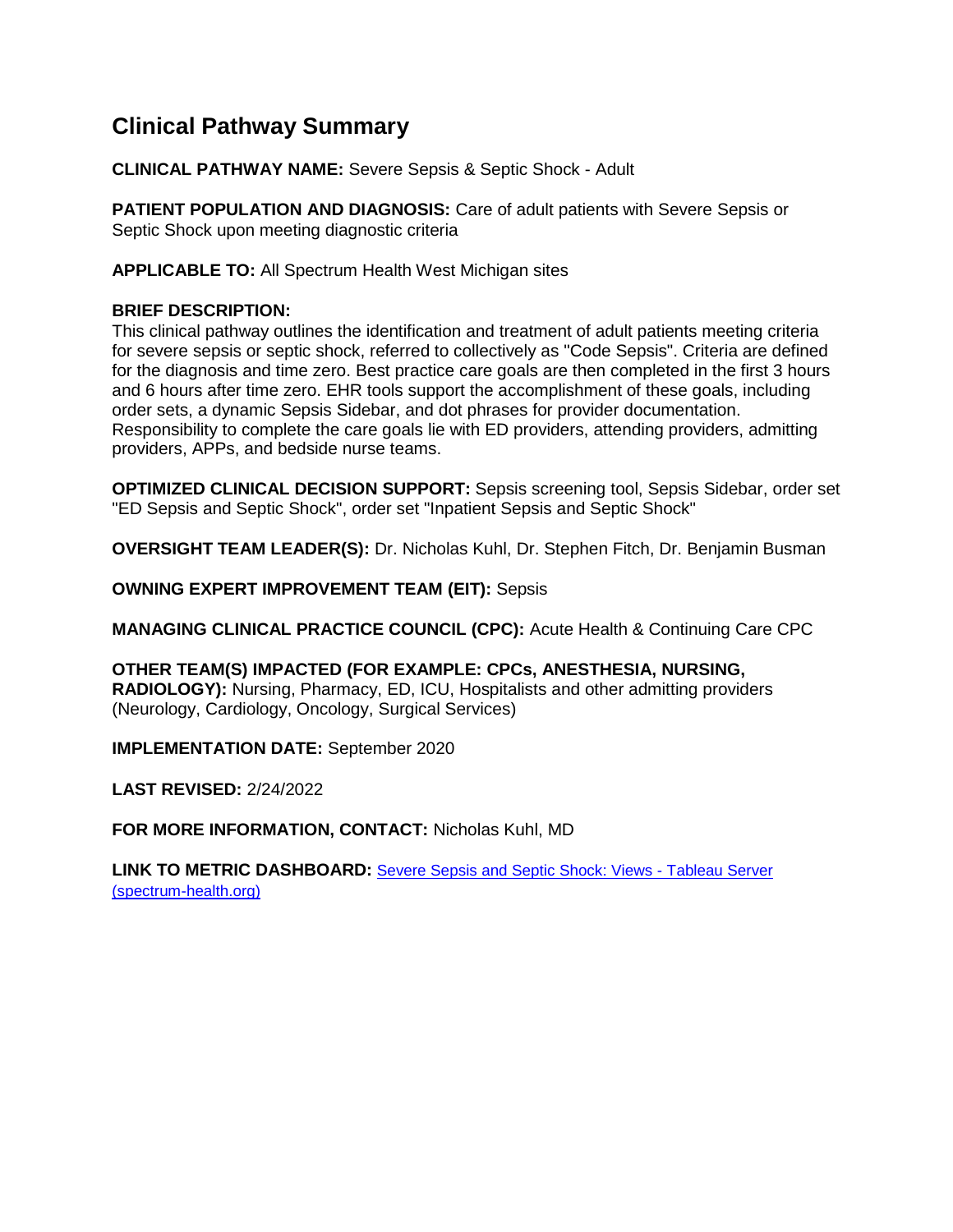## **Clinical pathways clinical approach**

#### **TREATMENT AND MANAGEMENT**:

- 1. Sepsis screening tool fires, or nurse or provider has suspicion for Severe Sepsis or Septic Shock
- 2. Assess for "Code Sepsis" criteria:
	- Suspected source of infection, AND
	- 2 or more SIRS Criteria listed below, AND
		- $\circ$  T  $>$  38.3 or  $<$  36
		- $\circ$  HR  $> 90$
		- $\circ$  RR  $>$  20 or PaCO2  $<$  32
		- $\circ$  WBC  $>$  12 or  $<$  4 or  $>$  10% bands
	- Evidence of new organ dysfunction/hypoperfusion (any of the following) AMS, delayed capillary refill, Mottling, Urine output <0.5mg/kg/hr, Hypotension (SBP < 90, MAP < 65), need for BiPAP/Vent, Lactic Acid, Creat, or Bili > 2; Platelets < 100K; INR >1.5
- 3. If criteria met, nurse to page out a "Code Sepsis". As soon as possible, care team completes the following:
	- Bedside Huddle: Nurse/Provider/Pharmacist
	- Nurse: Chart weight & height and establish IV access (if not already done)
	- Provider: Estimate Time Zero for team, review BMI & IBW, calculate appropriate fluid bolus & inform RN. For majority of patients, 30ml/kg is appropriate. If alternate fluid strategy is pursued, for example in a patient with clinical signs of fluid overload, document clinical reasoning. (Use ED's orderset revision if we can for the inpatient space also)
	- Provider (with Pharmacist if present) decide on immediate antibiotic strategy
- 4. Provider initiates order set (and navigator if IP) per patient location
	- Document "Time Zero" and Diagnosis in the EHR to launch Sepsis Sidebar
	- Order Blood Cx x2, Lactic Acid x3, Initial Abx, initial IV fluid bolus, and additional testing as indicated

ED - Use order set "ED Sepsis and Septic Shock" IP - Use order set "Inpatient Sepsis and Septic Shock"

- 5. 60-90 minutes after Time Zero, provider & RN connect to review progress toward 3-hour goals, Sepsis Sidebar banners
	- Nurse: Confirm Initial fluid bolus in & charted complete, Antibiotics started.
	- Nurse: Chart 2 sets of vitals in the hour after fluids completed
	- Provider: If hypotension, or signs of altered tissue perfusion, persist after fluids complete, start vasopressors urgently within 1 hour and contact intensive care as appropriate
- 6. Provider documents Sepsis Reassessment using the Sidebar Red Banner link or by typing ".sepsisreassess" into another note